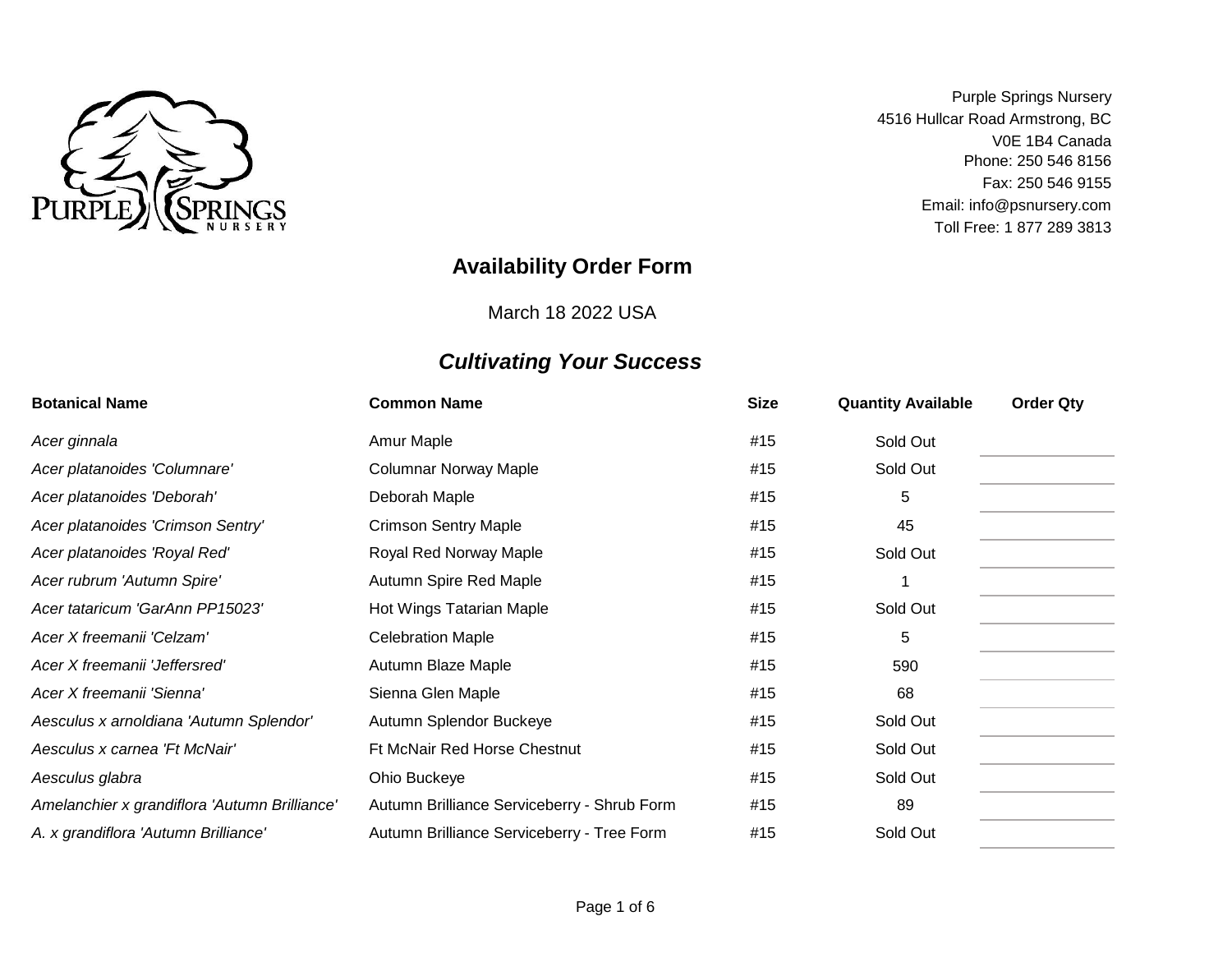| <b>Botanical Name</b>              | <b>Common Name</b>                     | <b>Size</b> | <b>Quantity Available</b> | <b>Order Qty</b> |
|------------------------------------|----------------------------------------|-------------|---------------------------|------------------|
| Betula platyphylla 'Fargo PP10963' | Dakota Pinnacle Birch                  | #15         | Sold Out                  |                  |
| Celtis 'JFS-KSU1'                  | <b>Prairie Sentinel Hackberry</b>      | #15         | Sold Out                  |                  |
| Celtis occidentalis                | <b>Common Hackberry</b>                | #15         | 14                        |                  |
| Crataegus x mordenensis 'Snowbird' | Snowbird Hawthorn                      | #15         | Sold Out                  |                  |
| Crataegus x mordenensis 'Toba'     | Toba Hawthorn                          | #15         | $\overline{7}$            |                  |
| Gleditsia triacanthos 'Harve'      | Northern Acclaim Honeylocust           | #15         | 3                         |                  |
| Gleditsia triacanthos 'Suncole'    | <b>Sunburst Honeylocust</b>            | #15         | 20                        |                  |
| Malus x 'Jeflite'                  | Starlite Flowering Crabapple - CVI     | #15         | Sold Out                  |                  |
| Maus domestica 'Honeycrisp'        | Honeycrsip Apple - CVI                 | #15         | 22                        |                  |
| Malus x 'Spring Snow'              | Spring Snow Flowering Crabapple - CVI  | #15         | Sold Out                  |                  |
| Malus x 'Thunderchild'             | Thunderchild Flowering Crabapple - CVI | #15         | Sold Out                  |                  |
| Malus x adstringens 'Durleo'       | Gladiator Crabapple - CVI              | #15         | 153                       |                  |
| Physocarpus opulifolius 'Monlo'    | Diablo Ninebark                        | #15         | 8                         |                  |
| Populus tremula 'Erecta'           | Swedish Columnar Aspen                 | #15         | 91                        |                  |
| Prunus virginiana                  | Schubert Chokecherry - CVI             | #15         | Sold Out                  |                  |
| Quercus macrocarpa                 | <b>Burr Oak</b>                        | #15         | Sold Out                  |                  |
| Sorbus aucuparia 'Michred'         | Cardinal Royal Mountain Ash            | #15         | Sold Out                  |                  |
| Sorbus decora                      | Showy Mountain Ash                     | #15         | Sold Out                  |                  |
| Syringa reticulata 'Ivory Silk'    | Ivory Silk Japanese Lilac              | #15         | Sold Out                  | 150 (July)       |
| Syringa reticulata 'Summer Storm'  | <b>Summer Strom Lilac</b>              | #15         | 65                        |                  |
| Tilia americana 'American Sentry'  | American Sentry Linden                 | #15         | $\overline{2}$            |                  |
| Tilia cordata 'Greenspire'         | Greenspire Littleleaf Linden           | #15         | 61                        |                  |
| Ulmus americana 'Brandon'          | <b>Brandon Elm</b>                     | #15         | Sold Out                  |                  |
| <b>Bylands Upright Elm</b>         | <b>Bylands Upright Elm</b>             | #15         | 1                         |                  |
| Ulmus americana 'Patmore'          | Patmore Elm                            | #15         | $\overline{2}$            |                  |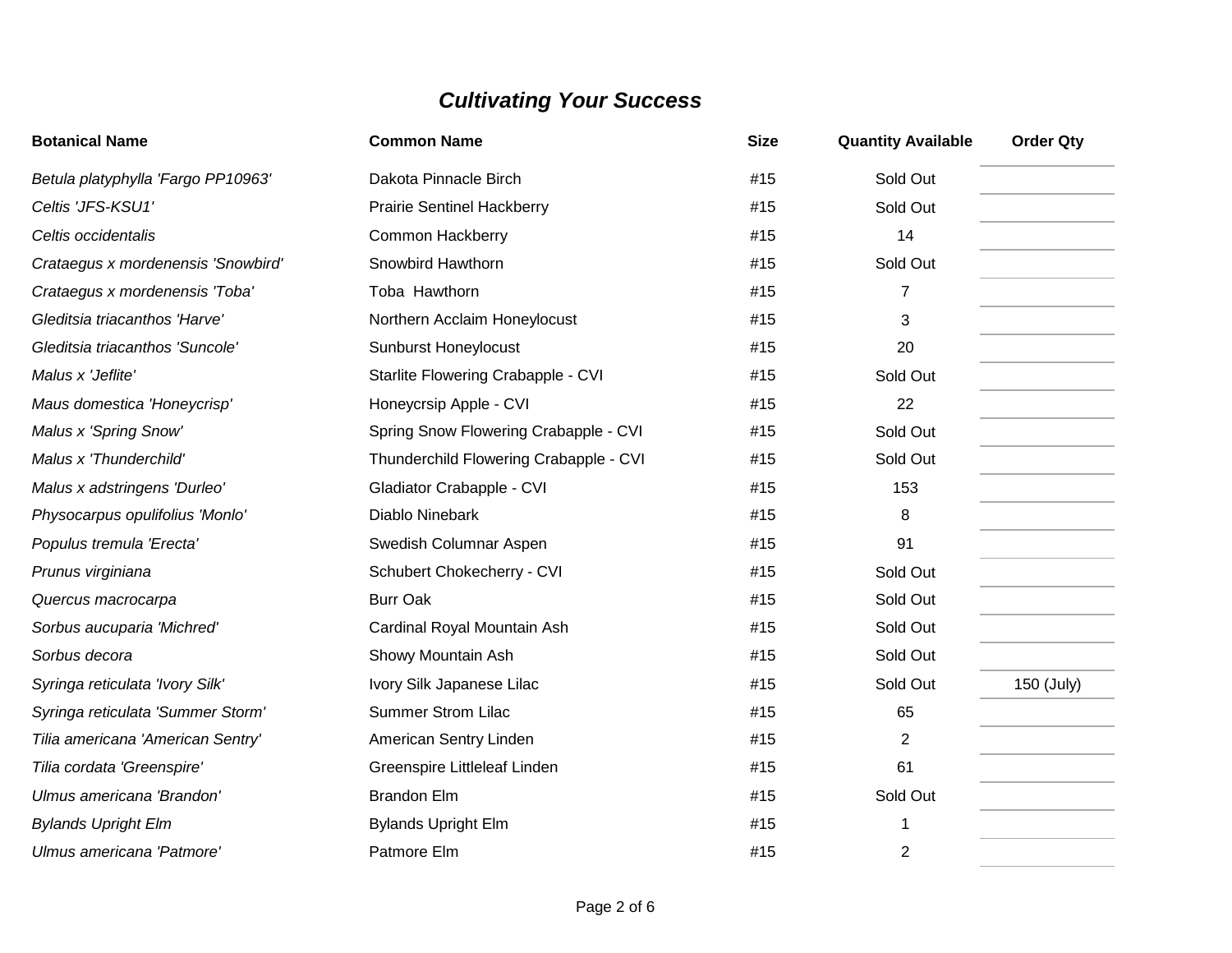| <b>Botanical Name</b>                   | <b>Common Name</b>            | <b>Size</b>    | <b>Quantity Available</b> | <b>Order Qty</b> |
|-----------------------------------------|-------------------------------|----------------|---------------------------|------------------|
|                                         |                               | 2"             | Sold Out                  |                  |
| Acer ginnala                            | Amur Maple                    |                |                           |                  |
| Acer platanoides 'Deborah'              | Deborah Maple                 | 2"             | 40                        |                  |
| Acer platanoides 'Deborah'              | Deborah Maple                 | 2.5            | 22                        |                  |
| Acer platanoides 'Prairie Splendor'     | Prairie Splendor Norway Maple | 2              | 28                        |                  |
| Acer platanoides 'Prairie Splendor'     | Prairie Splendor Norway Maple | 2.5'           | 14                        |                  |
| Acer tataricum 'GarAnn PP15023'         | Hot Wings Tatarian Maple      | 2"             | Sold Out                  |                  |
| Acer X freemanii 'Celebration'          | <b>Celebration Maple</b>      | 2"             | 99                        |                  |
| Acer X freemanii 'Celebration'          | <b>Celebration Maple</b>      | 2.5"           | 9                         |                  |
| Acer X freemanii 'Jeffersred'           | Autumn Blaze Maple            | 2"             | 572                       |                  |
| Acer X freemanii 'Jeffersred'           | Autumn Blaze Maple            | 2.5"           | 283                       |                  |
| Acer X freemanii 'Sienna'               | Sienna Glen Maple             | 2"             | Sold Out                  |                  |
| Acer X freemanii 'Sienna'               | Sienna Glen Maple             | 2.5"           | 62                        |                  |
| Acer X freemanii 'Sienna'               | Sienna Glen Maple             | 3"             | 45                        |                  |
| Aesculus glabra                         | Ohio Buckeye                  | 2"             | Sold Out                  |                  |
| Aesculus glabra                         | Ohio Buckeye                  | 2.5"           | 37                        |                  |
| Aesculus glabra                         | Ohio Buckeye                  | 3              | 22                        |                  |
| Aesculus x arnoldiana 'Autumn Splendor' | Autumn Splendor Buckeye       | 2"             | 8                         |                  |
| Aesculus x arnoldiana 'Autumn Splendor' | Autumn Splendor Buckeye       | 2.5"           | 5                         |                  |
| Aesculus x carnea 'Ft McNair'           | Ft McNair Red Horse chestnut  | $\overline{2}$ | $\overline{7}$            |                  |
| Betula platyphylla 'Fargo PP10963'      | Dakota Pinnacle Birch         | 2"             | Sold Out                  |                  |
| Betula platyphylla 'Jefpark'            | <b>Parkland Pillar Birch</b>  | 2"             | $\overline{2}$            |                  |
| Celtis occidentalis                     | <b>Common Hackberry</b>       | 2"             | 163                       |                  |
| Celtis occidentalis                     | <b>Common Hackberry</b>       | 2.5"           | Sold Out                  |                  |
| Crataegus x mordenensis 'Snowbird'      | Snowbird Hawthorn             | 2"             | 223                       |                  |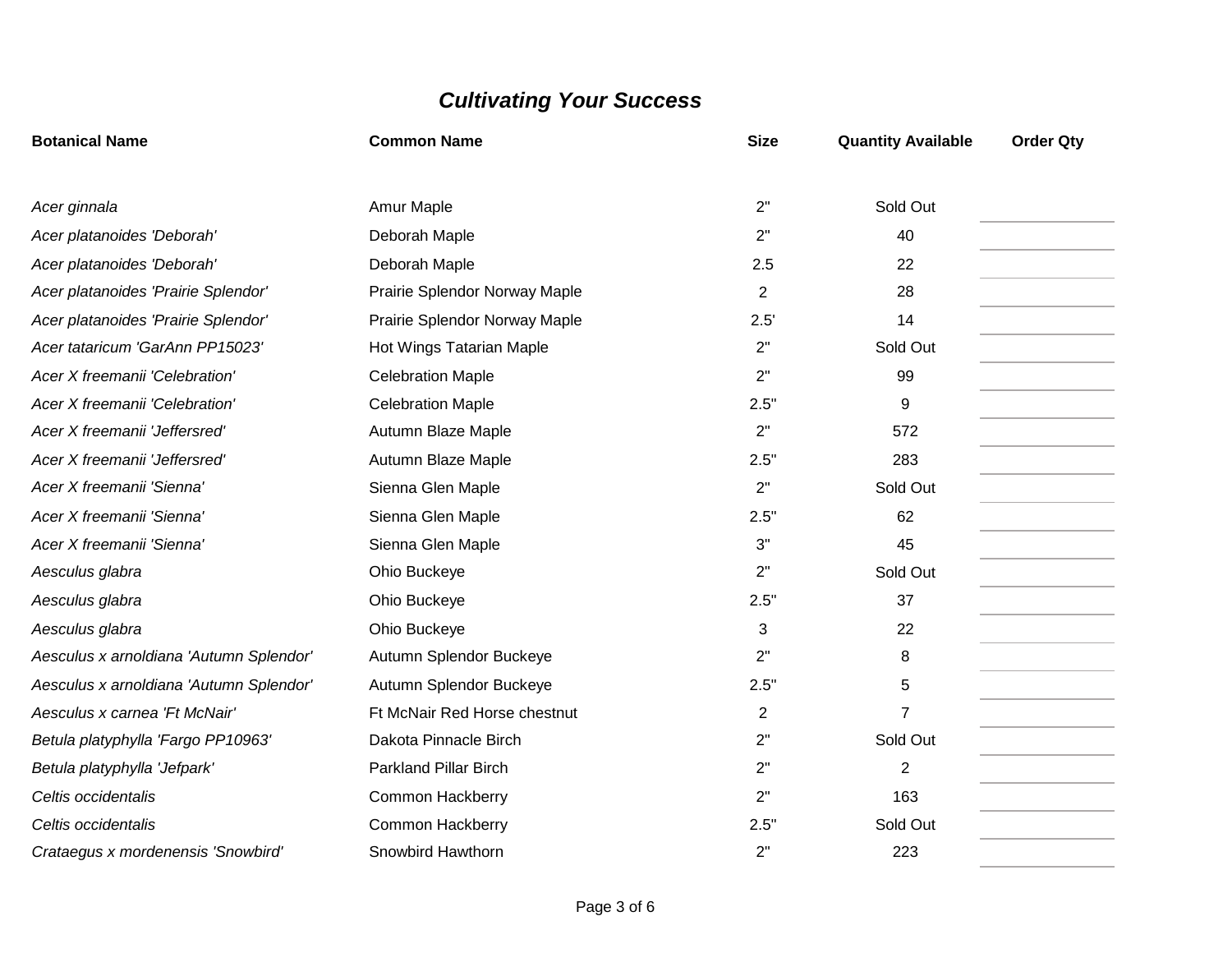| <b>Botanical Name</b>              | <b>Common Name</b>                     | <b>Size</b> | <b>Quantity Available</b> | <b>Order Qty</b> |
|------------------------------------|----------------------------------------|-------------|---------------------------|------------------|
| Crataegus x mordenensis 'Snowbird' | Snowbird Hawthorn                      | 2.5"        | 87                        |                  |
| Crataegus x mordenensis 'Snowbird' | Snowbird Hawthorn                      | 3"          | 131                       |                  |
| Crataegus x mordenensis 'Toba'     | Toba Hawthorn                          | 2"          | Sold Out                  |                  |
| Crataegus x mordenensis 'Toba'     | Toba Hawthorn                          | 2.5"        | 11                        |                  |
| Crataegus x mordenensis 'Toba'     | Toba Hawthorn                          | 3"          | 21                        |                  |
| Gleditsia triacanthos 'Harve'      | Northern Acclaim Honeylocust           | 2"          | Sold Out                  |                  |
| Gleditsia triacanthos 'Skycole'    | <b>Skyline Honeylocust</b>             | 2"          | Sold Out                  |                  |
| Malus 'Durleo'                     | Gladiator Crabapple - CVI              | 2"          | 150                       |                  |
| Malus 'Royalty'                    | Royalty Flowering Crabapple - CVI      | 2"          | Sold Out                  |                  |
| Malus x 'Jeflite'                  | Starlite Flowering Crabapple - CVI     | 2"          | Sold Out                  |                  |
| Malus x 'Jeflite'                  | Starlite Flowering Crabapple - CVI     | 2.5"        | Sold Out                  |                  |
| Malus x 'Pink Spire'               | Pink Spire Flowering Crabapple - CVI   | 2"          | Sold Out                  |                  |
| Malus x 'Spring Snow'              | Spring Snow Flowering Crabapple -CVI   | 2"          | Sold Out                  |                  |
| Malus x 'Thunderchild'             | Thunderchild Flowering Crabapple - CVI | 2"          | Sold Out                  |                  |
| Populus tremula 'Erecta'           | Swedish Columnar Aspen                 | 2"          | Sold Out                  |                  |
| Populus tremula 'Erecta'           | Swedish Columnar Aspen                 | 2.5"        | Sold Out                  |                  |
| Populus tremula 'Erecta'           | Swedish Columnar Aspen                 | 3"          | Sold Out                  |                  |
| Populus tremuloides                | Trembling Aspen (tree Form)            | 2"          | 59                        |                  |
| Populus tremuloides                | Trembling Aspen (tree Form)            | 2.5"        | 66                        |                  |
| Populus tremuloides                | Trembling Aspen (tree Form)            | 3"          | $\overline{7}$            |                  |
| Prunus cerasifera "Newport"        | Newport Flowering Plum - CVI           | 2"          | 16                        |                  |
| Prunus cerasifera "Newport"        | Newport Flowering Plum- CVI            | 2.5"        | 13                        |                  |
| Prunus virginiana                  | Schubert Chokecherry - CVI             | 2"          | 10                        |                  |
| Prunus virginiana                  | Schubert Chokecherry - CVI             | 2.5"        | Sold Out                  |                  |
| Prunus virginiana                  | Schubert Chokecherry - CVI             | 3"          | Sold Out                  |                  |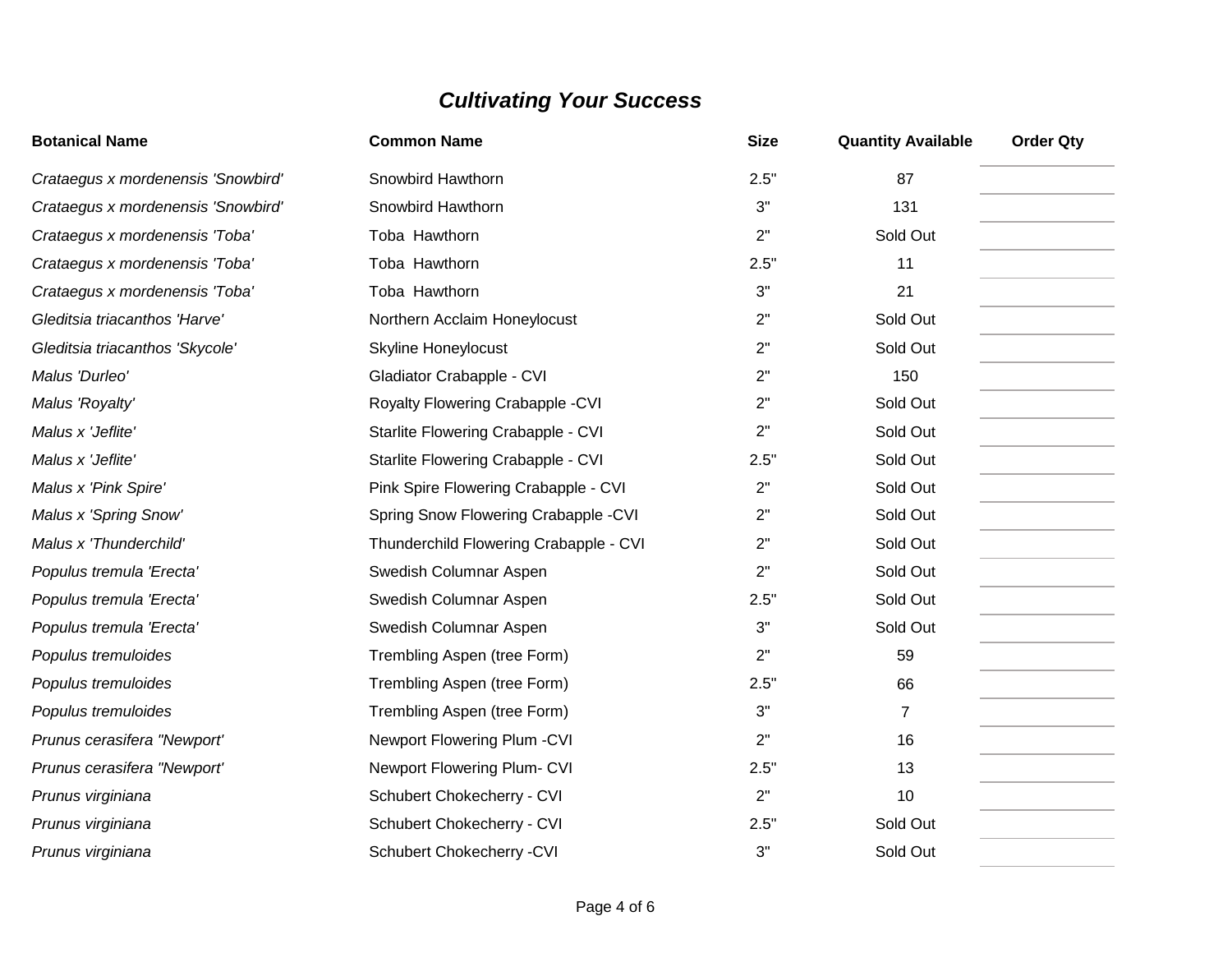| <b>Botanical Name</b>              | <b>Common Name</b>           | <b>Size</b>    | <b>Quantity Available</b> | <b>Order Qty</b> |
|------------------------------------|------------------------------|----------------|---------------------------|------------------|
| Quercus macrocarpa                 | <b>Burr Oak</b>              | 2"             | Sold Out                  | 300 (July)       |
| Quercus macrocarpa                 | <b>Burr Oak</b>              | 2.5"           | 8                         |                  |
| Quercus rubra                      | Northern Red Oak             | 2"             | Sold Out                  |                  |
| Sorbus aucuparia 'Michred'         | Cardinal Royal Mountain Ash  | 2"             | 153                       |                  |
| Sorbus aucuparia 'Michred'         | Cardinal Royal Mountain Ash  | 2.5"           | 85                        |                  |
| Sorbus aucuparia 'Michred'         | Cardinal Royal Mountain Ash  | 3"             | 65                        |                  |
| Sorbus aucuparia 'Rossica'         | Russian Mountain Ash         | 2"             | 85                        |                  |
| Sorbus aucuparia 'Rossica'         | Russian Mountain Ash         | 2.5"           | 15                        |                  |
| Sorbus aucuparia 'Rossica'         | Russian Mountain Ash         | 3"             | 44                        |                  |
| Sorbus decora                      | Showy Mountain Ash           | 2"             | 27                        |                  |
| Sorbus decora                      | Showy Mountain Ash           | 2.5"           | 16                        |                  |
| Syringa reticulata 'Ivory Pillar'  | Ivory Pillar Japanese Lilac  | 2"             | Sold Out                  |                  |
| Syringa reticulata 'Ivory Silk'    | Ivory Silk Japanese Lilac    | 2"             | Sold Out                  |                  |
| Syringa reticulata 'Snow Cap'      | Snow Cap Lilac               | 2"             | Sold Out                  |                  |
| Syringa reticulata 'Summer Storm'  | <b>Summer Storm Lilac</b>    | 2"             | 12                        |                  |
| Tilia americana 'American Sentry'  | American Sentry Linden       | 2"             | Sold Out                  |                  |
| Tilia americana euchlora 'Redmond' | Redmond Linden               | 2"             | Sold Out                  |                  |
| Tilia cordata 'Greenspire'         | Greenspire Littleleaf Linden | 2"             | 441                       |                  |
| Tilia cordata 'Greenspire'         | Greenspire Littleleaf Linden | 2.5            | 15                        |                  |
| Tilia cordata 'Greenspire'         | Greenspire Littleleaf Linden | 3              | 2                         |                  |
| Tilia flavescens                   | Dropmore Linden              | 2"             | 47                        |                  |
| Tilia flavescens                   | Dropmore Linden              | 2.5            | 31                        |                  |
| Tilia mongolica 'Harvest Gold'     | <b>Harvest Gold Linden</b>   | $\overline{2}$ | 30                        |                  |
| Ulmus americana                    | American Elm                 | 2"             | 9                         |                  |
| Ulmus americana 'Brandon'          | <b>Brandon Elm</b>           | 2"             | Sold Out                  |                  |